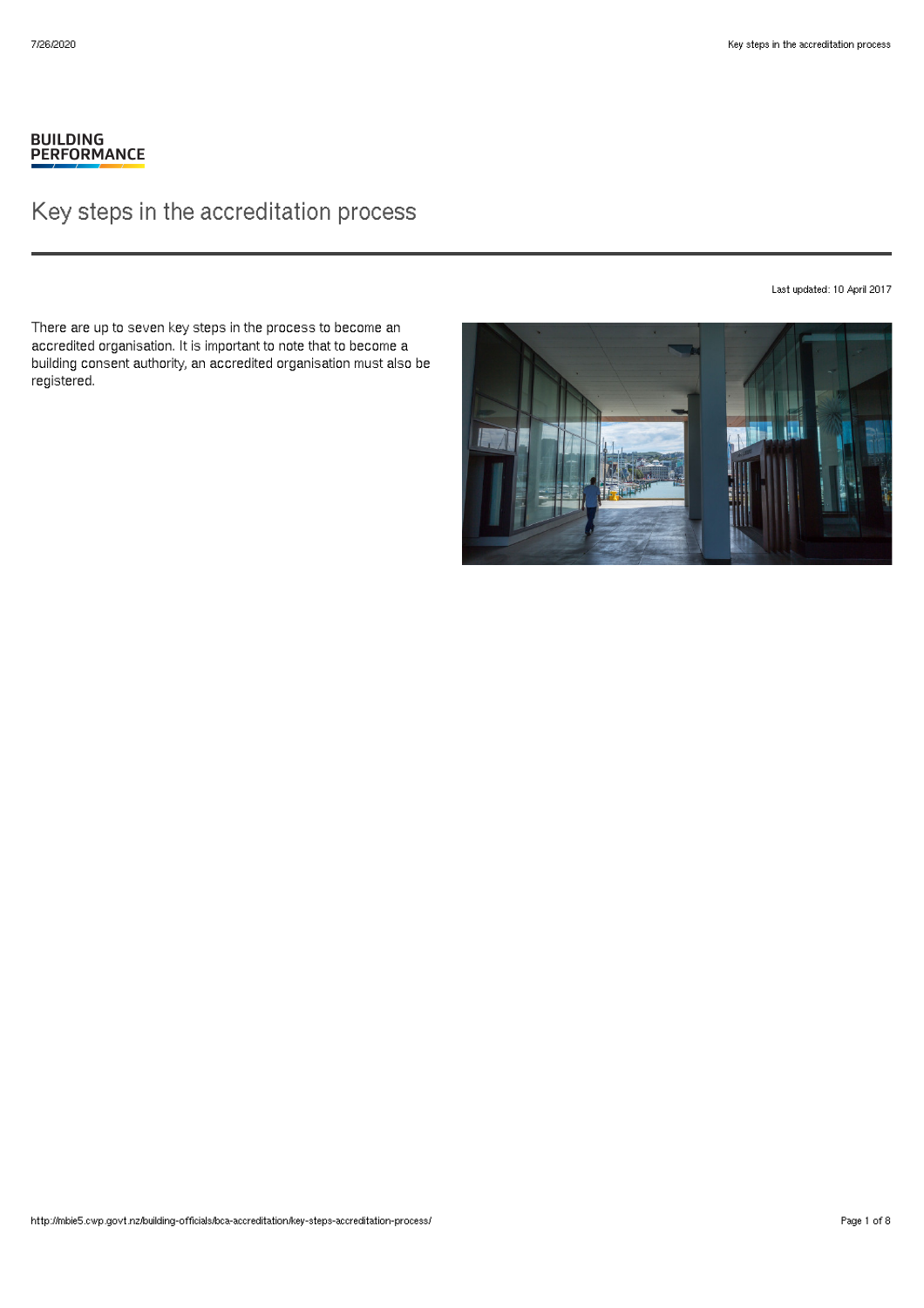

# Step one: undertaking a self-assessment

Organisations or individuals that want to become an accredited organisation or building consent authority (BCA) should undertake a selfassessment of their policies, procedures and systems against the accreditation requirements set out in the Building (Accreditation of Building Consent Authorities) Regulations 2006 (the Regulations) and in the Ministry of Business, Innovation and Employment's (MBIE) regulatory guidance. MBIE's guidance details what is appropriate for purpose for each of the Regulations to support applicants, accredited organisations and BCAs to gain and maintain compliance with accreditation requirements. The regulatory guidance includes checklists for the minimum criteria that must be met – these can be used to undertake a self-assessment.

Undertaking a thorough self-assessment should support an applicant to be prepared for the next steps in the accreditation process and assist in making an application for accreditation.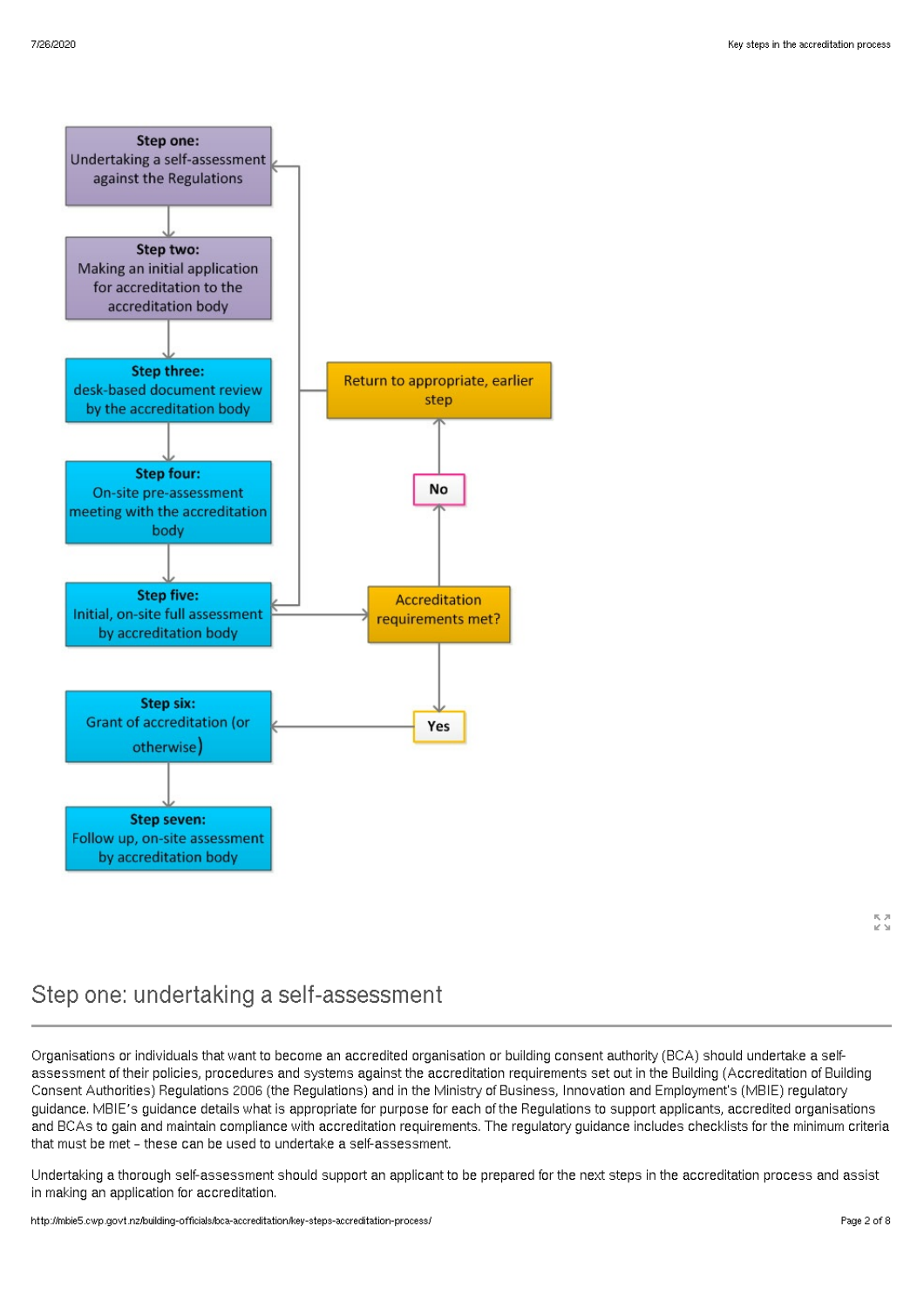Potential applicants can seek further clarification on the accreditation requirements before making a formal application. Information on making a request for further advice or guidance can be found in the regulatory guidance. Applicants should also contact the accreditation body to discuss the accreditation process in more detail.

At the self-assessment stage a potential applicant should communicate about a prospective application for accreditation to all employees and contractors who might be involved in the application process and initial assessment. Key stakeholders should be informed about the:

- requirements of the Regulations, and the minimum standards and criteria for accreditation
- upcoming pre-assessment meeting that will enable questions to be asked about the accreditation process
- fact that they may be interviewed and observed as part of the assessment process.

Potential applicants should also think about whether to communicate with, for example:

- human resources, which may hold records of job descriptions, performance and training plans
- ICT, which may be responsible for electronic record systems
- procurement, which may be responsible for organisation-wide procurement protocols and practice
- other technical teams, which may support the delivery of building control functions.

The Building (Accreditation of Building Consent Authorities) Regulations 2006 [\(http://www.legislation.govt.nz/regulation/public/2006/0399/latest/DLM424665.html\)](http://www.legislation.govt.nz/regulation/public/2006/0399/latest/DLM424665.html) are available on the Legislation website.

Detailed regulatory guidance on the BCA accreditation scheme [\(https://www.building.govt.nz/building-officials/bca-accreditation/detailed](http://mbie5.cwp.govt.nz/building-officials/bca-accreditation/detailed-regulatory-guidance/)regulatory-guidance/) has further information.

Contact details for the accreditation body [\(http://www.ianz.govt.nz/contact/\)](http://www.ianz.govt.nz/contact/) can be found on their website.

# Step two: making an initial application

Applications for accreditation must be made to the accreditation body. They must be addressed to:

Programme Manager: Building Consent Authority Accreditation International Accreditation New Zealand Private Bag 28908, Remuera, Auckland 1541

The applicant must be confident of meeting all the accreditation requirements and applications must be made supplying all available information requested in the application form.

Please note that all available information requested to accompany the application form must be provided to the accreditation body in hard copy, printed single-sided, un-bound and appropriately indexed.

Before making an application, an applicant should ensure that they understand the application fee structure. The accreditation body will provide a fee estimate in advance of their assessment of an application. A detailed invoice will be provided when their request for payment is made.

### Applying as a BCA cluster

It is possible for accredited BCAs that are part of a territorial authority or regional authority to join together as a cluster and use a single set of policies, procedures and systems to deliver their consenting functions. An application can be made for them to be assessed and accredited as a BCA cluster.

To make an application for accreditation as a BCA cluster, the cluster must:

#### Form 1: Initial application for accreditation

[DOCX 106 KB] [\(https://www.building.gov](http://mbie5.cwp.govt.nz/assets/Uploads/building-officials/bca-accreditation/form1-initial-application-accreditation.docx) t.nz/assets/Uploads/buildi ng-officials/bcaaccreditation/form1-initialapplicationaccreditation.docx)

- nominate a single authorised representative for their engagement with the accreditation body and provide evidence that the person has the endorsement of all the BCAs within the cluster. This evidence could include a Memorandum of Understanding or Terms of Reference (or an equivalent document) setting out the cluster's agreements for delivering its consenting functions
- provide all of the information required on the application form with an organisational chart clearly detailing the:
	- management structure for the cluster (and across all the BCAs) the administrative and management authorities should be clear
	- roles of employees and contractors who will be performing building control functions within the cluster.

http://mbie5.cwp.govt.nz/building-officials/bca-accreditation/key-steps-accreditation-process/ Page 3 of 8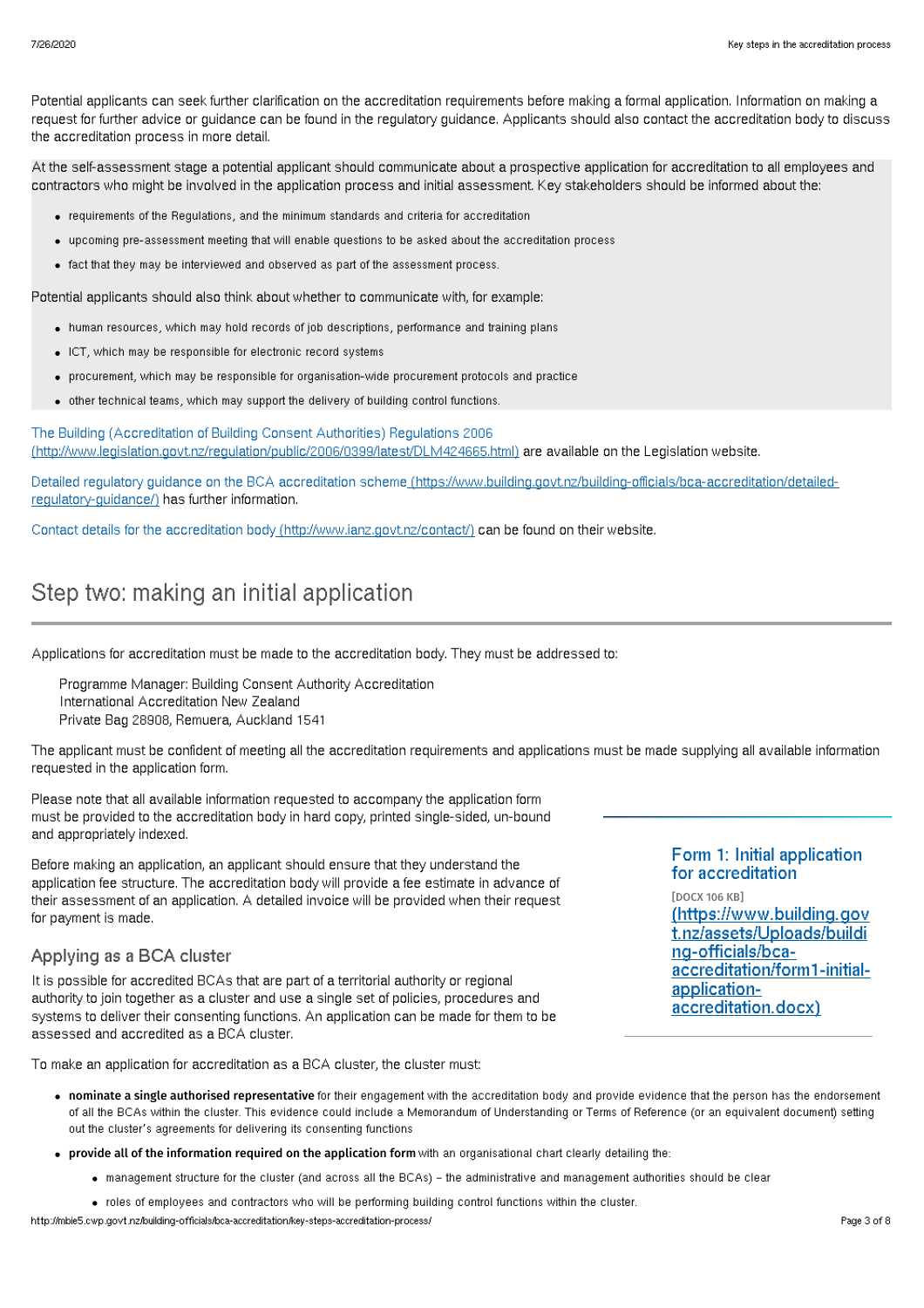### (https://www.building.govt.nz)Applying for a limited scope of accreditation

Section 252 of the Building Act 2004 (the Act) requires that the accreditation body determine the scope of accreditation for a private organisation or person applying to be a BCA. It states that the scope of accreditation can relate to one or more types of building the private organisation or person can undertake consenting functions for. The initial application for accreditation includes the requirement for a private organisation or person to provide a statement of the scope of accreditation they are applying for.

To apply for a limited scope of accreditation, the applicant must detail the:

- types of buildings they wish to undertake building control functions for, and
- building control functions they wish to undertake.

### Detailing the types of building

The National BCA competency assessment system assessment levels provide the foundation for limited, technical scopes of accreditation.

| Level                  | <b>Description</b>                                                                                                                                                                                                                                                                                                                                                                                        |
|------------------------|-----------------------------------------------------------------------------------------------------------------------------------------------------------------------------------------------------------------------------------------------------------------------------------------------------------------------------------------------------------------------------------------------------------|
| Residential            | Residential outbuildings and ancillary buildings as defined by the Building Regulations 1992. This includes single household<br>detached dwellings designed to a common standard that are single storey and have an E2/AS1 risk matrix score less than or equal<br>to 6.                                                                                                                                  |
| Residential<br>2       | Detached dwellings designed to a common standard that are less than or equal to two storeys and have an E2/AS1 risk matrix<br>score less than or equal to 12.                                                                                                                                                                                                                                             |
| Residential<br>3       | Detached dwellings or other dwellings that are less than or equal to three storeys but limited to vertical plane fire separation and<br>direct egress to the outside and have an E2/AS1 risk matrix score of 13-20. This level also includes specifically designed residential<br>cladding systems, components, detailing and junctions where a risk matrix score of greater than 20 has been calculated. |
| Commercial             | Commercial, industrial and communal non-residential buildings and their associated outbuildings and ancillary buildings equal to<br>or less than two storeys and an occupancy load of equal to or less than 100 people. Sleeping Residential or Sleeping<br>Accommodation buildings up to two stories and with horizontal fire separation.                                                                |
| <b>Commercial</b><br>2 | Commercial, industrial, communal residential and communal non-residential buildings equal to or less than four storeys and an<br>occupancy load of equal to or less than 500 people. Sleeping care or sleeping detention facilities that are single storey.                                                                                                                                               |
| Commercial<br>3        | All uses of buildings that are over four storeys high, or contain over 500 occupants, or sleeping care or sleeping detention facilities<br>greater than single storey.                                                                                                                                                                                                                                    |
| Other                  | Building control functions that are not consent, inspection or code compliance decision making including applications for project<br>information memoranda (PIM), the issuing of compliance schedules and the making of notices to fix (NTF).                                                                                                                                                             |

It is also possible for an applicant to apply for a limited scope of accreditation for a specific building type or building component as long as it can be clearly defined and delineated. For example, domestic solid fuel burning appliances being installed consistently with AS/NZS 2918: 2001 Domestic solid fuel burning appliances – installation with no modifications.

#### Building control functions

The building control functions that an applicant may be accredited to undertake are listed in regulation 3 of the Regulations and include:

- building consent application processing
- building inspections
- code compliance certificate inspections.

The applicant must make specific reference to the sections in the Act detailing the functions they wish to be accredited to undertake.

Where an application is made for a limited scope of accreditation, the applicant's policies, procedures and/or systems must show that the organisation has a clear understanding of its potential scope of accreditation. An applicant should also have policies and procedures to ensure that it does not accept applications that fall outside of its accredited scope – they should include the mechanism they will use to inform potential customers of their scope.

Note that a private organisation must be accredited to process building consent applications, undertake building inspections and issue code compliance certificates for one or more types of buildings in order to subsequently be registered as a BCA.

### Applying under the ISO Standard

Applications for accreditation can be made under the AS/NZS/ISO/IEC: 17020:2013 Conformity assessment – Requirements for the operation of various types of bodies performing inspection (the ISO Standard). Where this is the case, the accreditation requirements of the scheme continue to apply to delivery of all the building control functions described in regulation 3 of the Regulations. This means:

any application for accreditation under the ISO Standard must include all the requirements on the application form but the accreditation body may require additional information to satisfy any further requirements of the ISO Standard

http://mbie5.cwp.govt.nz/building-officials/bca-accreditation/key-steps-accreditation-process/ Page 4 of 8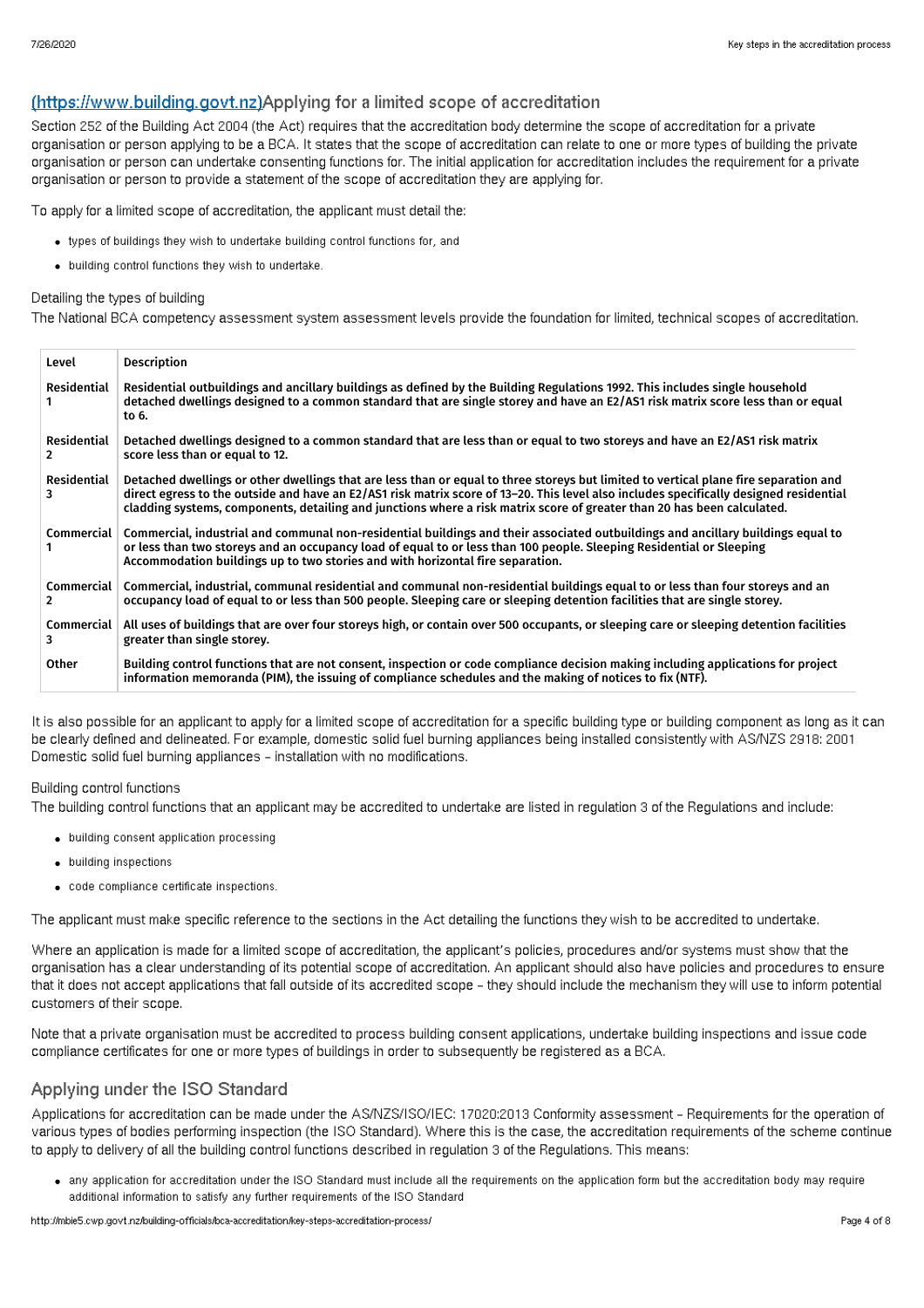all the accreditation requirements in the Regulations must be met for the accreditation body to be satisfied that the applicant has met the accreditation requirements. Meeting these accreditation requirements is all that is required for accreditation and these requirements take precedence. The accreditation body may apply further requirements to satisfy the requirements of the ISO Standard.

Where an application is made for accreditation under the ISO Standard, the organisation's delivery of its building control functions will be assessed as a scope of accreditation. The fees for accreditation assessments will be payable for the assessment of the BCA scope. There may be additional fees for additional matters related to the accreditation assessment under the ISO Standard.

Further detail about applying for accreditation under the ISO Standard may be sought from the accreditation body. But, if there is a disagreement about the accreditation requirements for the BCA scope, the accreditation scheme's agreed approach to resolving the issues must be followed.

The following can be found on the Legislation website:

- The Building Act 2004 [\(http://www.legislation.govt.nz/act/public/2004/0072/latest/DLM306036.html\)](http://www.legislation.govt.nz/act/public/2004/0072/latest/DLM306036.html)
- Building Regulations 1992 [\(http://www.legislation.govt.nz/regulation/public/1992/0150/latest/DLM162570.html\)](http://www.legislation.govt.nz/regulation/public/1992/0150/latest/DLM162570.html)

National BCA competency assessment system [\(https://www.building.govt.nz/building-officials/national-bca-competency-assessment](https://www.building.govt.nz/building-officials/national-bca-competency-assessment-system/)system/) has further information.

External moisture – a guide to using the risk matrix [\(https://www.building.govt.nz/building-code-compliance/e-moisture/e2-external](http://mbie5.cwp.govt.nz/building-code-compliance/e-moisture/e2-external-moisture/external-moisture-guide-to-e2as1-risk-matrix/)moisture/external-moisture-guide-to-e2as1-risk-matrix/) provides guidance on the E2/AS1 approach to weathertightness.

# Step three: desk-based document review by the accreditation body

Once an application has been made to the accreditation body, it will conduct a desk-based documentation review of the information provided. This will include reviewing the policies, procedures and systems that will support the applicant's delivery of building control functions. The review will assess whether the policies, procedures and systems comply with the accreditation requirements that are set out in the Requlations and further clarified in MBIE's regulatory guidance.

The accreditation body may identify examples of non-compliance in the applicant's documentation. Where this is the case, the lead assessor will advise the authorised representative. The lead assessor will agree on the evidence required for the accreditation body to be satisfied that the non-compliance has been addressed. A timeframe for the provision of the evidence must also be agreed, however, the onus is on the applicant as the application process will not progress until all policies, procedures and systems are considered to meet accreditation requirements.

#### Requests for additional information

The accreditation body may seek further information from an applicant during its document review if it considers this to be necessary to ascertain compliance with accreditation requirements. Where this is the case, the lead assessor will advise the authorised representative of the:

- additional information required
- accreditation requirement that necessitates the collection of the information
- timeframe in which the information is to be provided to the accreditation body.

### Step four: on-site, pre-assessment meeting

The accreditation body will arrange an on-site, pre-assessment meeting between the accreditation body's lead assessor and the applicant's authorised representative, along with any employees, contractors and other key organisational representatives. Examples of key organisational representatives could include human resources, ICT, procurement and any technical teams that will support the delivery of the applicant's building control functions.

The purpose of the pre-assessment meeting is to discuss the next steps in the accreditation process which involves an initial, on-site full assessment (and may involve a follow up, on-site assessment). It provides an opportunity for the accreditation body and the applicant to have a shared understanding of the assessment process.

The lead assessor may also use the meeting, and time at the applicant's office, to:

- familiarise themselves with the applicant's offices, equipment and physical systems
- consider and plan potential case study visits to be undertaken during the on-site full assessment
- confirm other logistical or administrative arrangements for the on-site assessment.

#### http://mbie5.cwp.govt.nz/building-officials/bca-accreditation/key-steps-accreditation-process/ Page 5 of 8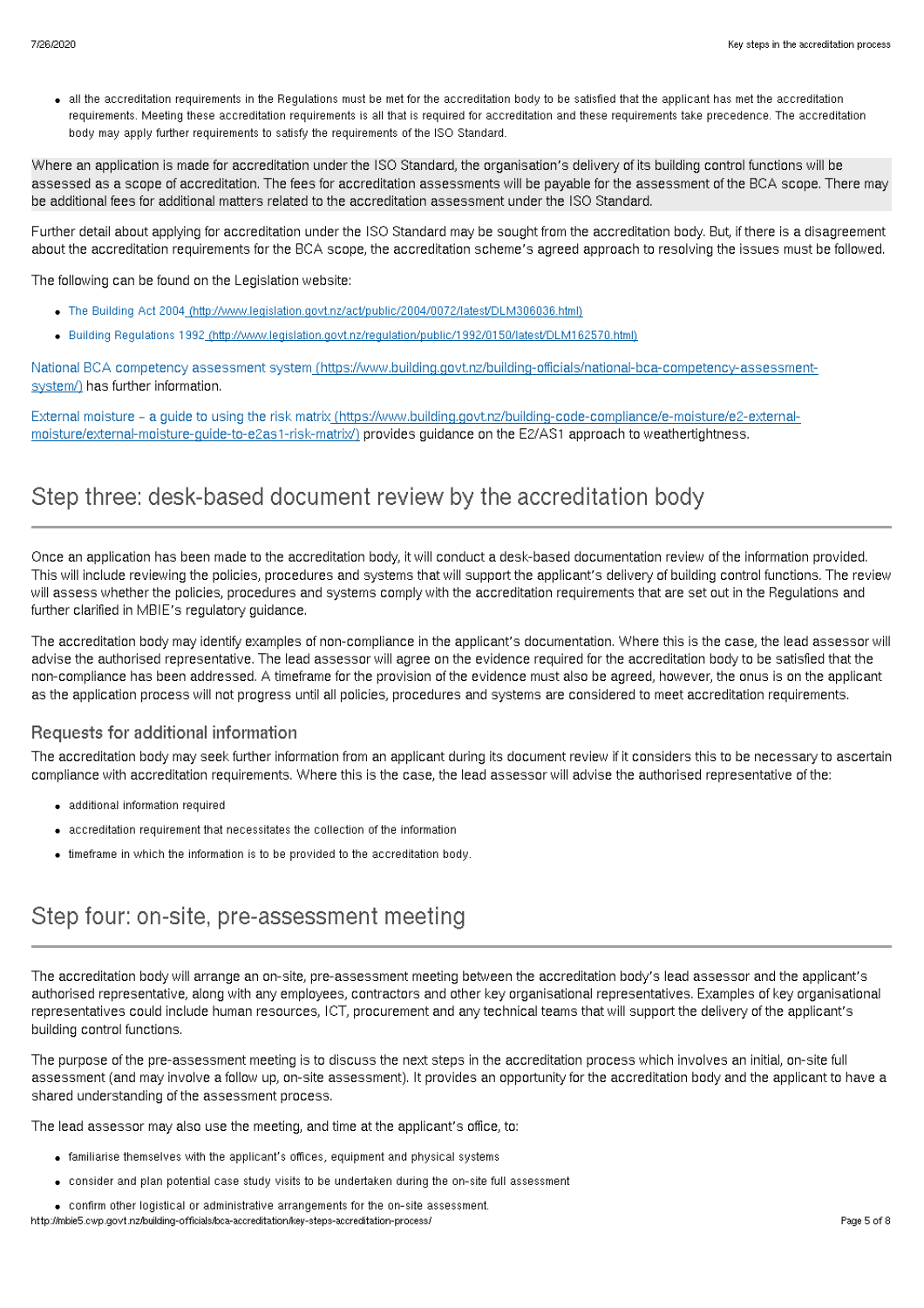A full day should be set aside for this meeting (although it may not take this long and not all staff will be required at all times). The lead assessor and authorised representative should work together to plan an agenda for the day.

### Step five: initial, on-site full assessment

The accreditation body will undertake an initial, on-site full assessment of the applicant. Applicants will be asked to provide an appropriate liaison person for the lead assessor and assessment team to work with for the duration of the assessment. This person should hold sufficient authority to ensure assessors have access to all relevant documents, records, facilities and equipment, and employees or contractors.

First time applicants: Applicants being assessed for the first time should not be independently performing building control functions because they are not accredited and therefore not registered as a BCA. A BCA must be registered and maintain registration to independently perform building control functions. It is otherwise an offence under section 199 of the Act. An applicant will initially be assessed on the documentation they provide and the policies, procedures and system they have put in place to support future operations.

The stages within the on-site full assessment are detailed below and include:

- an entry meeting
- review of records of implemented policies, procedures and systems
- interviews with employees and contractors and other key organisational representatives
- the witnessing of activities
- an exit meeting.

As at step three, the accreditation body may identify examples of non-compliance during the on-site assessment. Where this is the case, it will request evidence that it has been addressed before moving to step six.

#### The entry meeting

The on-site, full assessment will begin with an entry meeting between the accreditation body's assessment team and the applicant's management team including the responsible manager and authorised representative. If the responsible manager is unavailable, they may delegate to another manager or senior employee. MBIE may also attend the entry meeting and any assessments.

Those attending the entry meeting will, among other matters:

- confirm and finalise the timetable and scope of the assessment
- address any immediate queries that the assessment team or applicant may have.

#### The review of records

The assessment will include a review of records of the implementation of all policies, procedures and systems if they are available. This may include examining:

- human resource records, including job descriptions, performance and training plans
- ICT systems and records
- procurement records, which may include records of requests for services and contracts
- other technical records that are relevant to the delivery of building control functions.

The assessment will also include an examination of the required facilities and equipment.

Some of the systems and records that the assessment team will examine may be personally or commercially sensitive. The team will be aware of this and have an obligation to maintain all confidences.

### Interviews with employees and contractors

The assessment will include interviews, where possible, with:

- managers leading teams that perform building control work
- consent processing, inspection or code compliance certificate employees or contractors
- technical leaders and those doing technical jobs
- the quality assurance manager/s.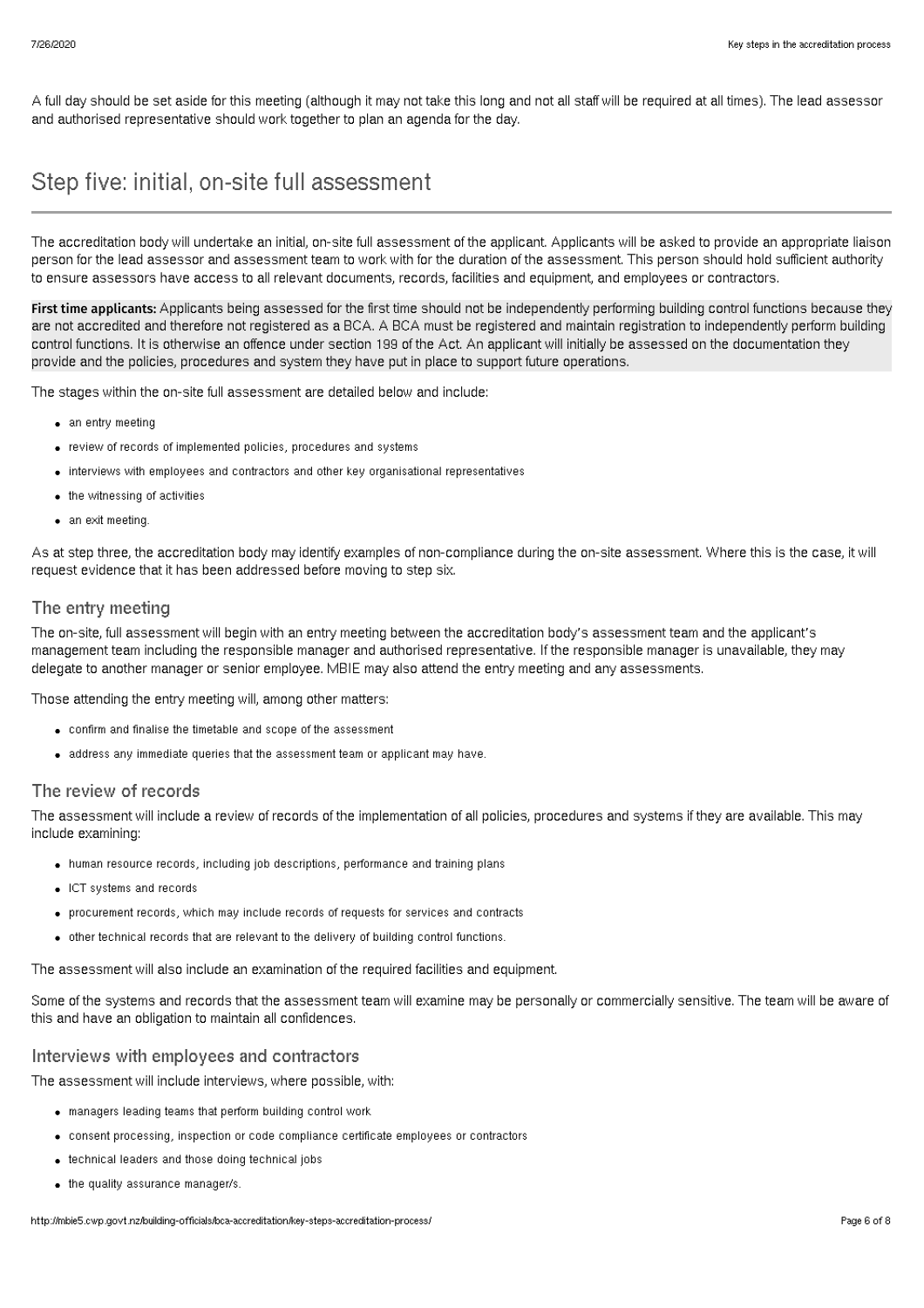Interviews are intended to assure the assessment team that the policies, procedures and systems required for accreditation have been consistently and effectively implemented. In some cases, the systems required will not be 'owned' by the applicant or BCA, but by a different person or department in the parent organisation. Where this is the case, the assessment team may need to interview the organisational representatives responsible for a policy, procedure or system.

### The witnessing of activities

The assessment will include, where possible, the witnessing of the activities of employees or contractors performing building control functions. This may include witnessing of consent decision-making and inspections where permission has been granted to the assessment team.

The witnessing of decision-making will generally be through discussion with the decision-maker. The assessor will choose a sample of applications or decisions to be witnessed that are representative of the decisions made by the organisation or BCA.

Throughout the on-site full assessment applicants should ensure there is frequent and robust engagement with the lead assessor and assessment team members to enable discussion about:

- opportunities for improvements to the required policies, procedures and systems
- the scope and range of building control functions performed
- clarification of possible non-compliance with accreditation requirements.

Any discussions about improvements will not affect the granting of accreditation where the accreditation requirements have been met.

#### The exit meeting

Following the review of records, interview and witnessing of activities, the lead assessor and assessment team will hold a private meeting to discuss the assessment results. This is a usual practice and the meeting may be held on-site at the applicant's premise. At this stage, the assessment team must gather the necessary evidence to support any non-compliance it has found.

Following the private meeting, the accreditation team will hold an exit meeting with the authorised representative. The purpose of the meeting is to share the results of assessment that will then be written up and formally sent to the Chief Executive and the authorised representative.

An applicant's responsible manager and other key organisational representatives should attend the exit meeting, along with the authorised representative. This ensures a shared understanding of the assessment results and agreement to the next steps.

If there are no areas of non-compliance with accreditation requirements, the accreditation body will move on to step six in the initial application process – granting accreditation.

Where non-compliance has been found, the lead assessor will detail this in the exit meeting and provide evidence. Where the applicant disagrees with the finding, this will be discussed with the lead assessor. If agreement cannot be reached, the process for disagreements about accreditation requirements will be followed.

When agreement about the non-compliance is reached, the lead assessor will provide guidance on the type of evidence that will be required to demonstrate that the non-compliance has been corrected and agree a timeframe in which it will be corrected with the authorise representative. It is not usual practice for the lead assessor to direct an applicant to take a particular course of action to address non-compliance. However, they may provide advice as to best practice or good practice in comparable BCAs.

Any non-compliance that is determined to be:

- serious non-compliance may result in the need for further on-site assessment to demonstrate that it has been corrected
- general non-compliance may not result in the need for further on-site assessment unless the non-compliances result in a concern about ongoing compliance with accreditation requirements.

The accreditation body will not move to step six in the initial application process unless satisfied that all non-compliance has been corrected.

Disagreements about accreditation requirements and processes [\(https://www.building.govt.nz/building-officials/bca-accreditation/disagreements](http://mbie5.cwp.govt.nz/building-officials/bca-accreditation/disagreements-about-accreditation-requirements-and-processes/)about-accreditation-requirements-and-processes/)

The following definitions can be found in the glossary:

- Independently perform building control functions [\(https://www.building.govt.nz/building-officials/bca-accreditation/terms-and-abbreviations/#independently\)](http://mbie5.cwp.govt.nz/building-officials/bca-accreditation/terms-and-abbreviations/#independently)
- Serious non-compliance [\(https://www.building.govt.nz/building-officials/bca-accreditation/terms-and-abbreviations/#serious\)](http://mbie5.cwp.govt.nz/building-officials/bca-accreditation/terms-and-abbreviations/#serious)
- General non-compliance [\(https://www.building.govt.nz/building-officials/bca-accreditation/terms-and-abbreviations/#general\)](http://mbie5.cwp.govt.nz/building-officials/bca-accreditation/terms-and-abbreviations/#general)

# Step six: grant of accreditation (or otherwise)

http://mbie5.cwp.govt.nz/building-officials/bca-accreditation/key-steps-accreditation-process/ Page 7 of 8